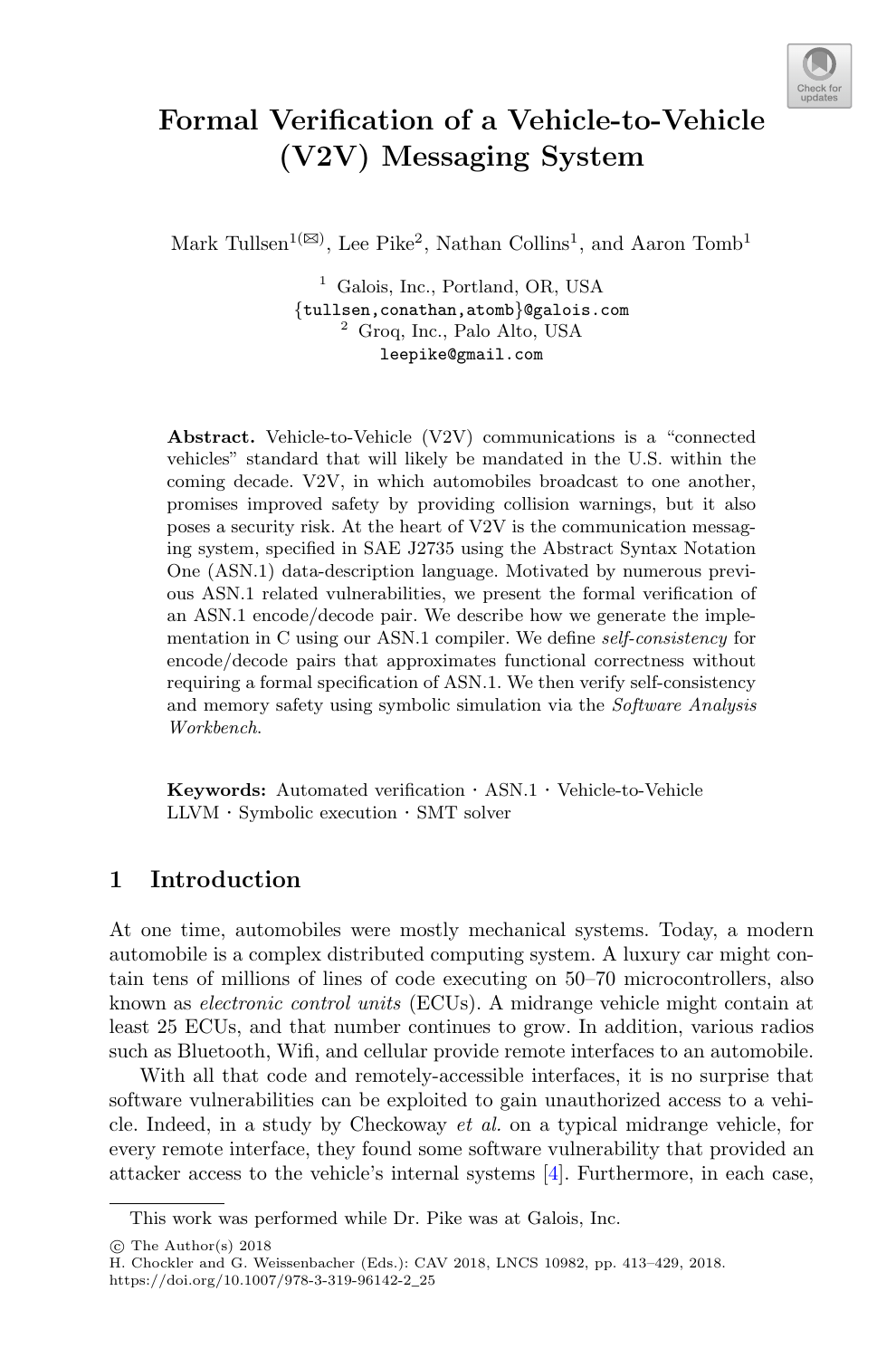once the interface is exploited, the attackers could parlay the exploit to make arbitrary modifications to other ECUs in the vehicle. Such modifications could include disabling lane assist, locking/unlocking doors, and disabling the brakes. Regardless of the interface exploited, full control can be gained.

Meanwhile, the U.S. Government is proposing a new automotive standard for vehicle-to-vehicle (V2V) communications. The idea is for automobiles to have dedicated short-range radios that broadcast a *Basic Safety Message* (BSM) e.g., vehicle velocity, trajectory, brake status, etc.—to other nearby vehicles (within approximately  $300 \,\mathrm{m}$ ). V2V is a crash prevention technology that can be used to warn drivers of unsafe situations—such as a stopped vehicle in the roadway. Other potential warning scenarios include left-turn warnings when lineof-sight is blocked, blind spot/lane change warnings, and do-not-pass warnings. In addition to warning drivers, such messages could have even more impact for autonomous or vehicle-assisted driving. The U.S. Government estimates that if applied to the full national fleet, approximately one-half million crashes and 1,000 deaths could be prevented annually [\[15](#page-16-0)]. We provide a more detailed overview of V2V in Sect. [2.](#page-2-0)

While V2V communications promise to make vehicles safer, they also provide an additional security threat vector by introducing an additional radio and more software on the vehicle.

This paper presents initial steps in ensuring that V2V communications are implemented securely. We mean "secure" in the sense of having no flaws that could be a vulnerability; confidentiality and authentication are provided in other software layers and are not in scope here. Specifically, we focus on the security of encoding and decoding the BSM. The BSM is defined using ASN.1, a data description language in widespread use. It is not an exaggeration to say that ASN.1 is the backbone of digital communications; ASN.1 is used to specify everything from the X.400 email protocol to voice over IP (VoIP) to cellular telephony. While ASN.1 is pervasive, it is a complex language that has been amended substantially over the past few decades. Over 100 security vulnerabilities have been reported for ASN.1 implementations in MITRE's Common Vulnerability Enumeration (CVE) [\[14](#page-16-1)]. We introduce ASN.1 and its security vulnerabilities in Sect. [3.](#page-2-1)

This paper presents the first work in formally verifying a subsystem of V2V. Moreover, despite the pervasiveness and security-critical nature of ASN.1, it is the first work we are aware of in which any ASN.1 encoder (that translate ASN.1 messages into a byte stream) and decoder (that recovers an ASN.1 message from a byte stream) has been formally verified. The only previous work in this direction is by Barlas *et al.*, who developed a translator from ASN.1 into CafeOBJ, an algebraic specification and verification system [\[1](#page-15-1)]. Their motivation was to allow reasoning about broader network properties, of which an ASN.1 specification may be one part, their work does not address ASN.1 encoding or decoding and appears to be preliminary.

The encode/decode pair is first generated by Galois' ASN.1 compiler, part of the *High-Assurance ASN.1 Workbench* (HAAW). The resulting encode/decode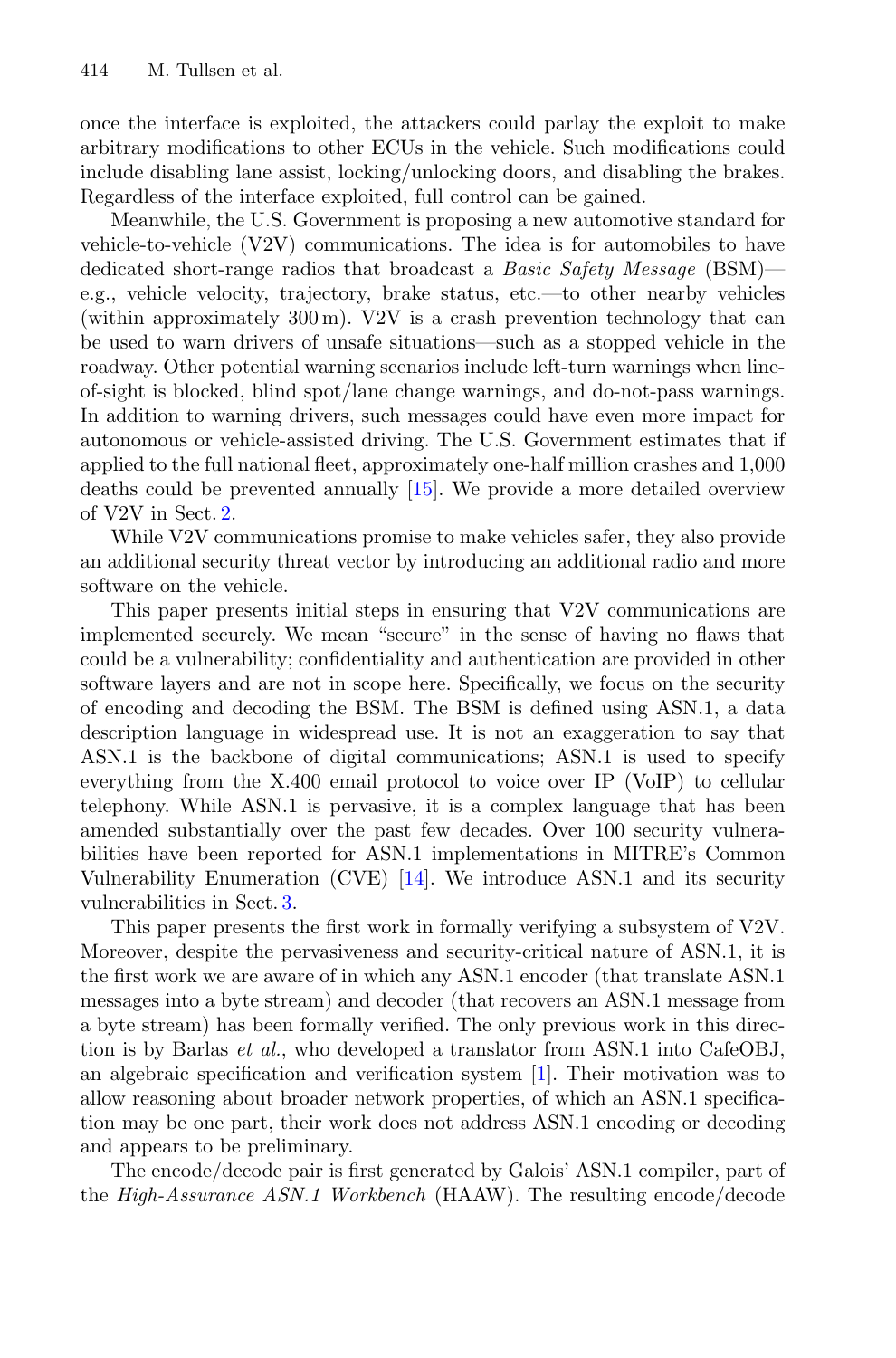pair is verified using Galois' open source *Software Analysis Workbench* (SAW), a state-of-the-art symbolic analysis engine [\[6\]](#page-15-2). Both tools are further described in Sect. [4.](#page-5-0)

In Sect. [5](#page-7-0) we state the properties verified: we introduce the notion of selfconsistency for encode/decode verification, which approximates functional correctness without requiring a formal specification of ASN.1 itself. Then we describe our approach to verifying the self consistency and memory safety of the C implementation of the encode/decode pair in Sect. [6](#page-8-0) using compositional symbolic simulation as implemented in SAW. In Sect. [7](#page-13-0) we put our results into context.

## <span id="page-2-0"></span>**2 Vehicle-to-Vehicle Communications**

As noted in the introduction, V2V is a short-range broadcast technology with the purpose of making driving safer by providing early warnings. In the V2V system, the BSM is the key message broadcasted, up to a frequency of 10 Hz (it can be perhaps lower due to congestion control). The BSM must be compatible between all vehicles, so it is standardized under SAE J2735 [\[7\]](#page-15-3).

The BSM is divided into Part I and Part II, and both are defined with ASN.1. Part I is called the *BSM Core Data* and is part of every message broadcast. Part I includes positional data (latitude, longitude, and elevation), speed, heading, and acceleration. Additionally it includes various vehicle state information including transmission status (e.g., neutral, park, forward, reverse), the steering wheel angle, braking system status (e.g., Are the brakes applied? Are anti-lock brakes available/engaged?, etc.), and vehicle size. Our verification, described in Sect. [6,](#page-8-0) is over Part I.

Part II is optional and extensible. Part II could include, for example, regionally-relevant data. It can also include additional vehicle safety data, including, for example, which of the vehicle's exterior lights are on. It may include information about whether a vehicle is a special vehicle or performing a critical mission, such as a police car in an active pursuit or an ambulance with a critical patient. It can include weather data, and obstacle detection.

## <span id="page-2-1"></span>**3 ASN.1**

*Abstract Syntax Notation One* (ASN.1) is a standardized data description language in widespread usage. Our focus in this section is to give a sense of what ASN.1 is as well as its complexity. We particularly focus on aspects that have led to security vulnerabilities.

#### **3.1 The ASN.1 Data Description Language and Encoding Schemes**

ASN.1 was first standardized in 1984, with many revisions since. ASN.1 is a data description language for specifying messages; although it can express relations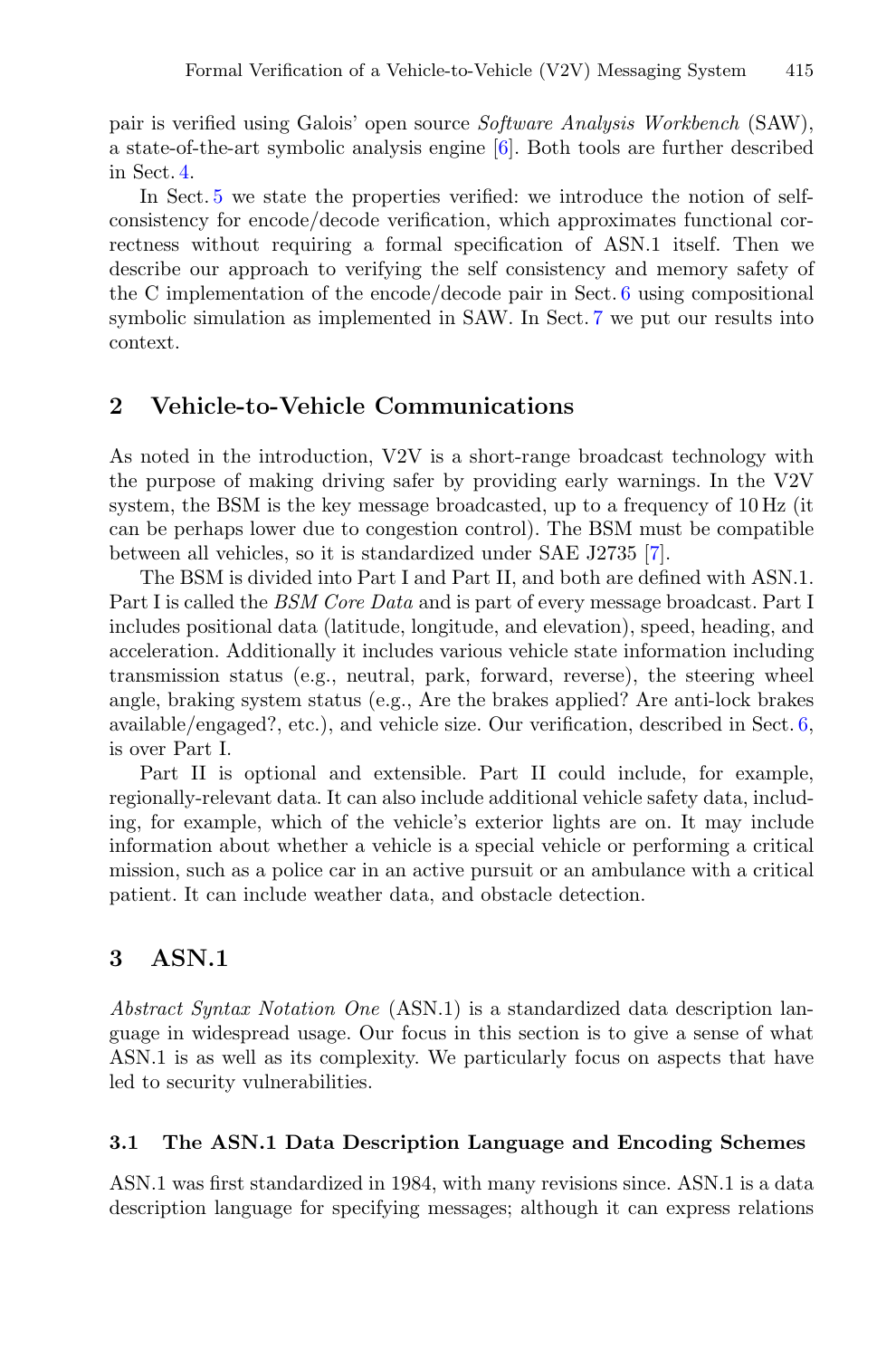between request and response messages, it was not designed to specify stateful protocols. While ASN.1 is "just" a data description language, it is quite large and complex. Indeed, merely parsing ASN.1 specifications is difficult. Dubuisson notes that the grammar of ASN.1 (1997 standard) results in nearly 400 shift/reduce errors and over  $1,300$  reduce/reduce errors in a  $\text{LALR}(1)$  parser generator, while a LL(k) parser generator results in over 200 production rules beginning with the same lexical token [\[8](#page-15-4)]. There is a by-hand transformation of the grammar into an LL(1)-compliant grammar, albeit no formal proof of their equivalence [\[9\]](#page-15-5).

Not only is the syntax of ASN.1 complex, but so is its semantics. ASN.1 contains a rich datatype language. There are at least 26 base types, including arbitrary integers, arbitrary-precision reals, and 13 kinds of string types. Compound datatypes include sum types (e.g., CHOICE and SET), records with subtyping (e.g., SEQUENCE), and recursive types. There is a complex constraint system (ranges, unions, intersections, etc.) on the types. Subsequent ASN.1 revisions support open types (providing a sort of dynamic typing), versioning to support forward/backward compatibility, user-defined constraints, parameterized specifications, and so-called *information objects* which provide an expressive way to describe relations between types.

So far, we have only highlighted the data description language itself. A set of *encoding rules* specify how the ASN.1 messages are serialized for transmission on the wire. Encoder and decoder pairs are always with respect to a specific schema and encoding rule. There are at least nine standardized ASN.1 encoding rules. Most rules describe 8-bit byte (octet) encodings, but three rule sets are dedicated to XML encoding. Common encoding rules include the Basic Encoding Rules (BER), Distinguished Encoding Rules (DER), and Packed Encoding Rules (PER). The encoding rules do not specify the transport layer protocol to use (or any lower-level protocols, such as the link or physical layer).

## **3.2 Example ASN.1 Specification**

To get a concrete flavor of ASN.1, we present an example data *schema*. Let us assume we are defining messages that are sent (TX) and received (RX) in a query-response protocol.

```
MsgTx ::= SEQUENCE {
 txID INTEGER(1..5),
 txTag UTF8STRING
}
MsgRx ::= SEQUENCE {
 rxID INTEGER(1..7),
 rxTag SEQUENCE(SIZE(0..10)) OF INTEGER
}
```
We have defined two top-level types, each a **SEQUENCE** type. A **SEQUENCE** is an named tuple of fields (like a C struct). The MsgTx sequence contains two fields: txID and txTag. These are typed with built-in ASN.1 types. In the definition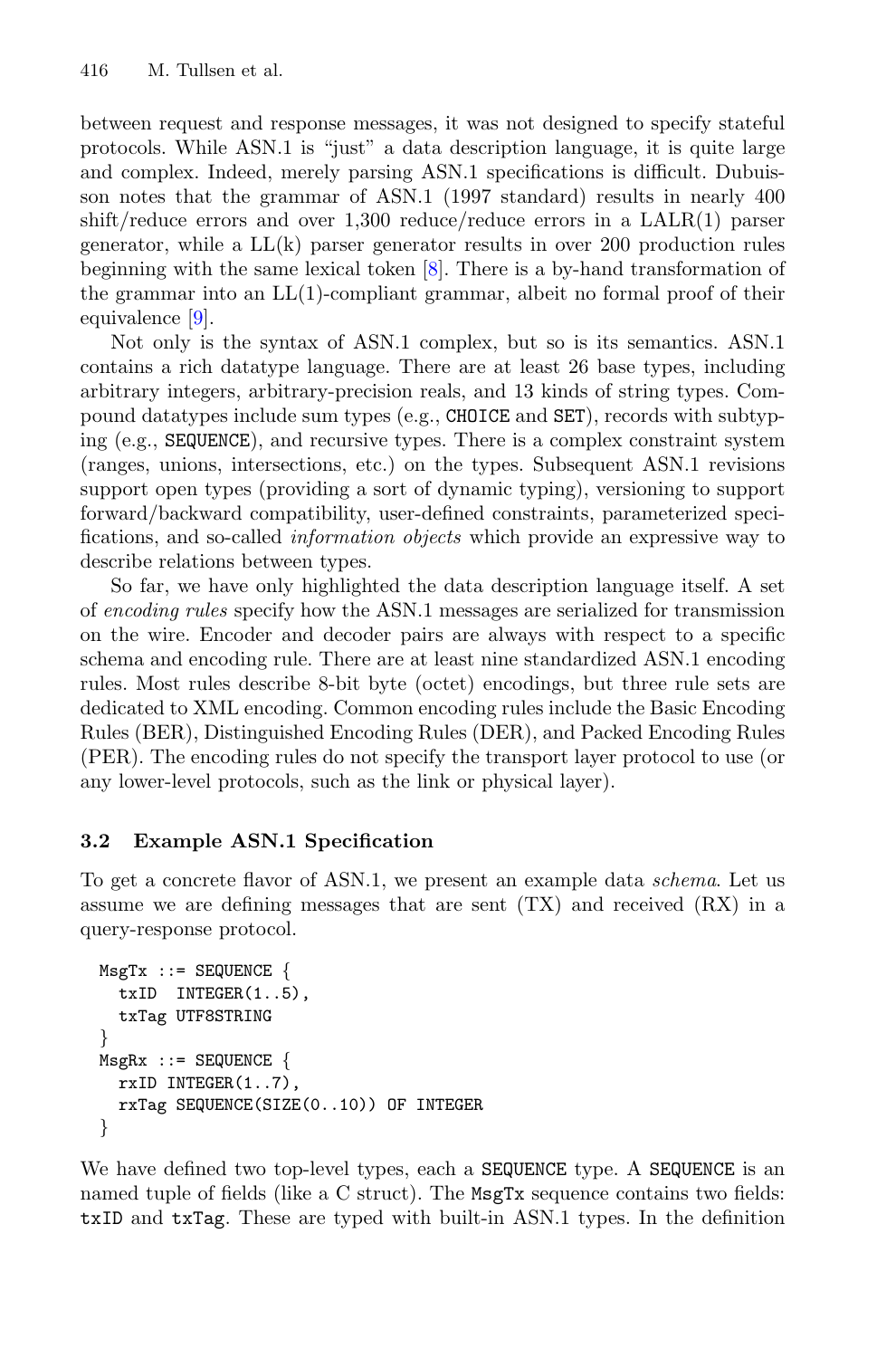of MsgRx, the second field, rxTag, is the SEQUENCE OF structured type; it is equivalent to an array of integers that can have a length between 0 and 10, inclusively. Note that the txID and rxID fields are *constrained* integers that fall into the given ranges.

ASN.1 allows us to write values of defined types. The following is a value of type MsgTx:

```
msgTx MsgTx ::= {
  txID 1,
  txTag "Some msg"
}
```
#### **3.3 ASN.1 Security**

There are currently over 100 vulnerabilities associated with ASN.1 in the MITRE Common Vulnerability Enumeration (CVE) database [\[14](#page-16-1)]. These vulnerabilities cover many vendor implementations as well as encoders and decoders embedded in other software libraries (e.g., OpenSSL, Firefox, Chrome, OS X, etc.). The vulnerabilities are often manifested as low-level programming vulnerabilities. A typical class of vulnerabilities are unallowed memory reads/writes, such as buffer overflows and over-reads and NULL-pointer dereferences. While generally arcane, ASN.1 was recently featured in the popular press when an ASN.1 vender flaw was found in telecom systems, ranging from cell tower radios to cellphone baseband chips [\[11](#page-16-2)]; an exploit could conceivably take down an entire mobile phone network.

Multiple aspects of ASN.1 combine to make ASN.1 implementations a rich source for security vulnerabilities. One reason is that many encode/decode pairs are hand-written and ad-hoc. There are a few reasons for using ad-hoc encoders/decoders. While ASN.1 compilers exist that can generate encoders and decoders (we describe one in Sect. [4.1\)](#page-5-1), many tools ignore portions of the ASN.1 specification or do not support all encoding standards, given the complexity and breadth of the language. A particular protocol may depend on ASN.1 language features or encodings unsupported by most existing tools. Tools that support the full language are generally proprietary and expensive. Finally, generated encoders/decoders might be too large or incompatible with the larger system (e.g., a web browser), due to licensing or interface incompatibilities.

Even if an ASN.1 compiler is used, the compiler will include significant handwritten libraries that deal with, e.g., serializing or deserializing base types and memory allocation. For example, the unaligned packed encoding rules (UPER) require tedious bit operations to encode types into a compact bit-vector representation. Indeed, the recent vulnerability discovered in telecom systems is not in protocol-specific generated code, but in the associated libraries [\[11\]](#page-16-2).

Finally, because ASN.1 is regularly used in embedded and performancecritical systems, encoders/decoders are regularly written in unsafe languages, like C. As noted above, many of the critical security vulnerabilities in ASN.1 encoders/decoders are memory safety vulnerabilities in C.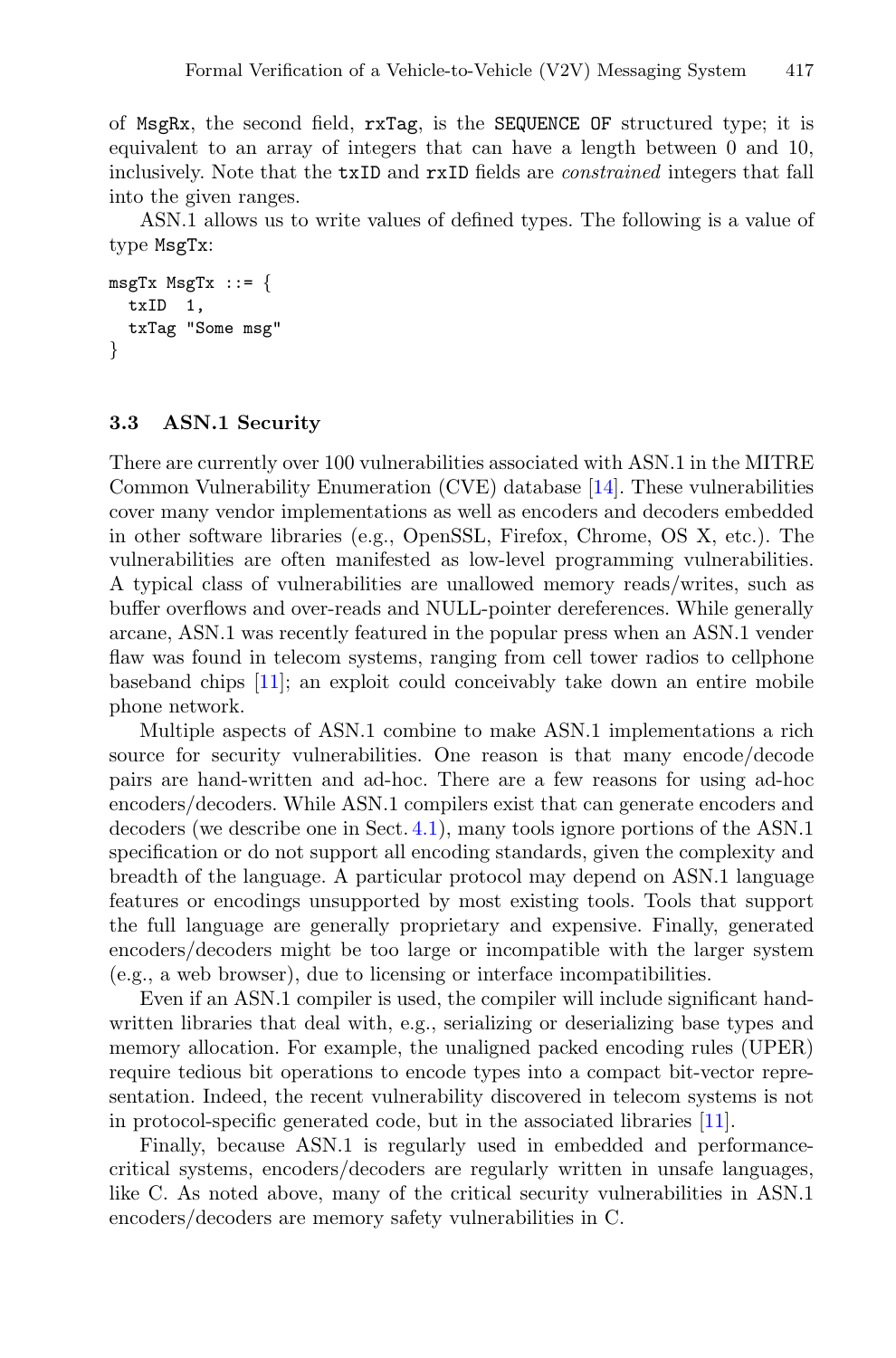# <span id="page-5-0"></span>**4 Our Tools for Generating and Verifying ASN.1 Code**

We briefly introduce the two tools used in this work. First we introduce our ASN.1 compiler for generating the encode/decode pair, then we introduce the symbolic analysis engine used in the verification.

## <span id="page-5-1"></span>**4.1** *High-Assurance ASN.1 Workbench* **(HAAW)**

Our *High-Assurance ASN.1 Workbench* (HAAW) is a suite of tools developed by Galois that supports each stage of the ASN.1 protocol development lifecycle: specification, design, development, and evaluation. It is composed of an interpreter, compiler, and validator, albeit with varying levels of maturity. HAAW is implemented in Haskell.

The HAAW compiler is built using semi-formal design techniques and is thoroughly tested to help ensure correctness. The implementation of the HAAW compiler is structured to be as manifestly correct as feasible. It effectively imports a (separately tested) ASN.1 interpreter which is then "partially-evaluated" on the fly to generate code. The passes are as follows: An input ASN.1 specification is "massaged" to a specification-like form which can be interpreted by a built-in ASN.1 interpreter. This specification-like form is combined with the interpreter code and is converted into a lambda-calculus representation; to this representation we apply multiple optimization rules; we finally "sequentialize" to a monadic lambda-calculus (where we are left with the lambda calculus, sequencing operators, and encoding/decoding primitives), this last representation is then transformed into C code. The generated code is linked with a library that encodes and decodes the basic ASN.1 types.

Moreover, while the HAAW compiler improves the quality of the code generated, we verify the generated code and libraries directly, so HAAW is not part of the trusted code-base.

## **4.2 The Software Analysis Workbench (SAW)**

The *Software Analysis Workbench* (SAW)<sup>[1](#page-5-2)</sup> is Galois' open-source, state-of-theart symbolic analysis engine for multiple programming languages. Here we briefly introduce SAW, see Dockins *et al.* [\[6](#page-15-2)] for more details.

An essential goal of SAW is to generate semantic models of programs independent of a particular analysis task and to interface with existing automated reasoning tools. SAW is intended to be mostly automated but supports userguidance to improve scalability.

The high-level architecture of SAW is shown in Fig. [1.](#page-6-0) At the heart of SAW is *SAWCore*. SAWCore is SAW's intermediate representation (IR) of programs. SAWCore is a dependently-typed functional language, providing a functional representation of the semantics of a variety of imperative and functional languages.

<span id="page-5-2"></span> $1$  [saw.galois.com.](https://saw.galois.com)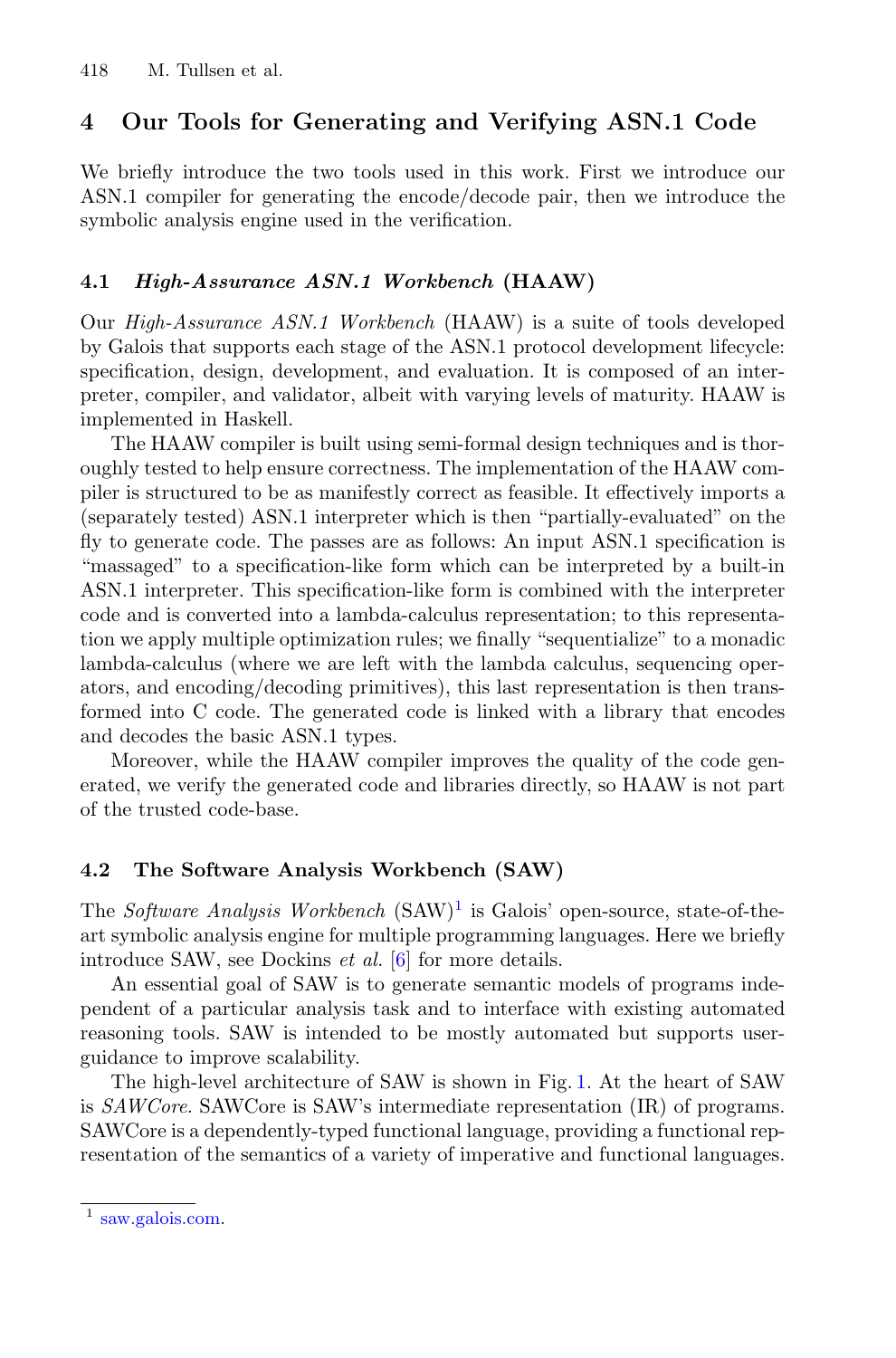

<span id="page-6-0"></span>Fig. 1. SAW architecture, reproduced from [\[6](#page-15-2)].

SAWCore includes common built-in rewrite rules. Additionally, users can provide domain-specific rewrite rules, and because SAWCore is a dependently-typed language, rewrite rules can be given expressive types to prove their correctness.

SAW currently supports automated translation of both *low-level virtual machine* (LLVM) and *Java virtual machine* (JVM) into SAWCore. Thus, programming languages that can be compiled to these two targets are supported by SAW. Indeed, SAW can be used to prove the equivalence between programs written in C and Java.

SAWCore can also be generated from Cryptol. Cryptol is an open-source language<sup>[2](#page-6-1)</sup> for the specification and formal verification of bit-precise algorithms [\[10](#page-16-3)], and we use it to specify portions of our code, as we describe in Sect. [6.](#page-8-0)

A particularly interesting feature of Cryptol is that it is a typed functional language, similar to Haskell, but includes a size-polymorphic type system that includes linear integer constraints. To give a feeling for the language, the concatenate operator (#) in Cryptol has the following type:

## (#) : fst, snd, a (fin fst)  $\Rightarrow$  [fst]a  $\rightarrow$  [snd]a  $\rightarrow$  [fst + snd]a

It concatenates two sequences containing elements of type a, the first of length fst—which is constrained to be of finite (fin) length (infinite sequences are expressible in Cryptol)—and the second of length snd. The return type is a sequence of a's of length fst + snd. Cryptol relies on *satisfiability modulo theories* (SMT) solving for type-checking.

SAWCore is typically exported to various formats supported by external third-party solvers. This includes SAT solver representations (and inverter graphs (AIG), conjunctive normal form (CNF), and ABC's format [\[3](#page-15-6)]), as well as SMT-Lib2 [\[2\]](#page-15-7), supported by a range of SMT solvers.

<span id="page-6-1"></span> $\frac{2 \text{ https://cryptol.net/}}{}$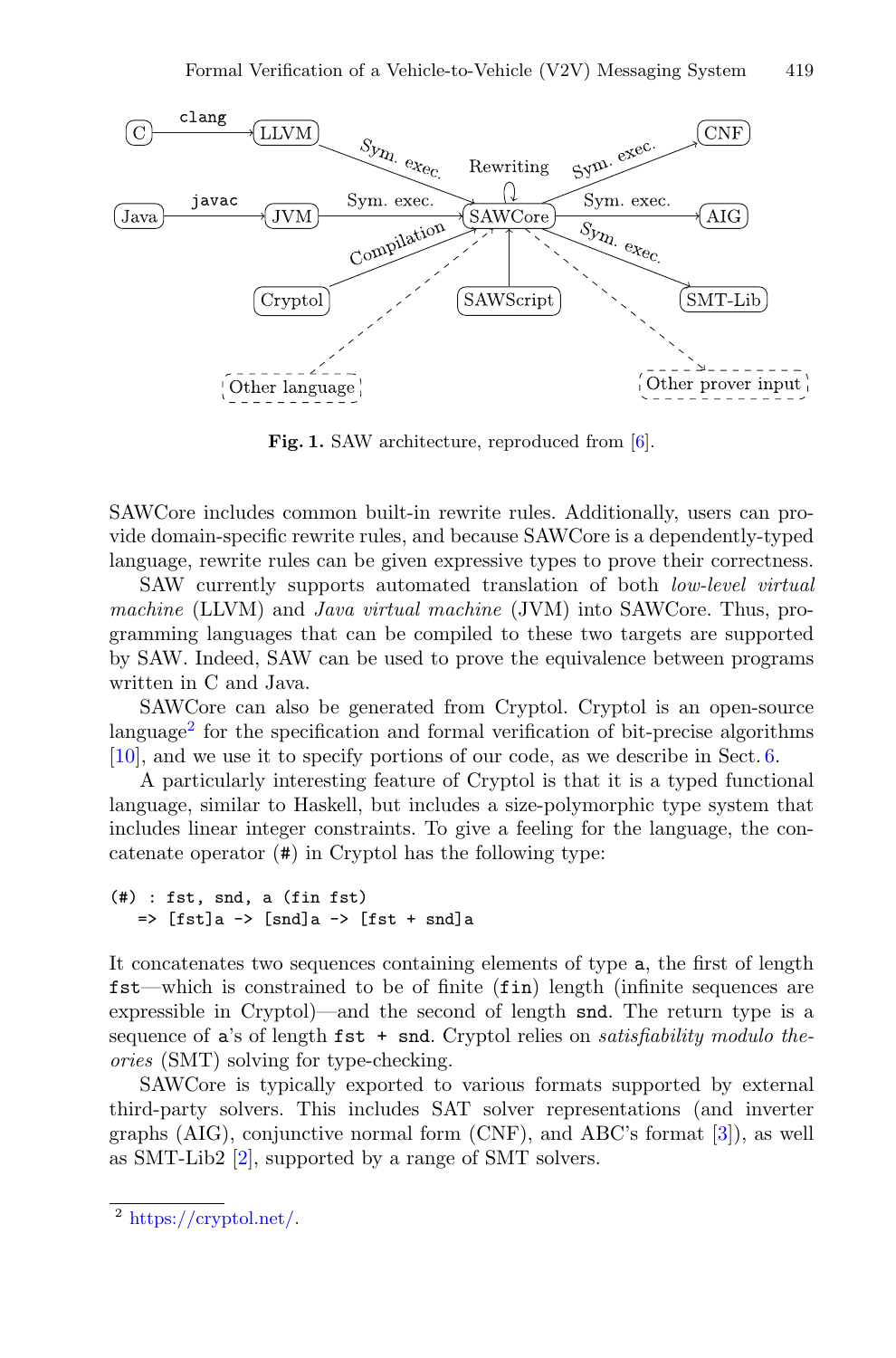SAW allows bit-precise reasoning of programs, and has been used to prove optimized cryptographic software is correct [\[6\]](#page-15-2). SAW's bit-level reasoning is also useful for encode/decode verification, and in particular, ASN.1's UPER encoding includes substantial bit-level operations.

Finally, SAW includes *SAWScript*, a scripting language that drives SAW and connects specifications with code.

## <span id="page-7-0"></span>**5 Properties: Encode/Decode Self Consistency**

Ideally, we would prove full functional correctness for the encode/decode pair: that they correctly implement the ASN.1 UPER encoding/decoding rules for the ASN.1 types defined in SAE J2735. However, to develop a specification that would formalize all the required ASN.1 constructs, their semantics, and the proper UPER encoding rules would be an extremely large and tedious undertaking (decades of "man-years"?). Moreover, it is not clear how one would ensure the correctness of such a specification.

Instead of proving full functional correctness, we prove a weaker property by proving consistency between the encoder and decoder implementations. We call our internal consistency property *self-consistency*, which we define as the conjunction of two properties, *round-trip* and *rejection*. We show that selfconsistency implies that decode is the inverse of encode, which is an intuitive property we want for an encode/decode pair.

The *round-trip property* states that a valid message that is encoded and then decoded results in the original message. This is a completeness property insofar as the decoder can decode all valid messages.

A less obvious property is the *rejection property*. The rejection property informally states that any invalid byte stream is rejected by the decoder. This is a soundness property insofar as the decoder *only* decodes valid messages.

In the context of general ASN.1 encoders/decoders, let us fix a schema *S* and an encoding rule. Let  $M<sub>S</sub>$  be the set of all ASN.1 abstract messages that satisfy the schema. Let *B* the set of all finite byte streams. Let  $enc_s : M_s \to B$  be an encoder, a total function on  $M_s$ . Let *error* be a fixed constant such that *error*  $\notin$  $M_s$ . Let the total function  $dec_s : B \to (M_s \cup \{error\})$  be its corresponding decoder.

The round-trip and rejection properties can respectively be stated as follows:

#### **Definition 1 (Round-trip)**

$$
\forall m \in M_s. dec_s(enc_s(m)) = m.
$$

**Definition 2 (Rejection)**

$$
\forall b \in B. dec_s(b) = error \lor enc_s(dec_s(b)) = b.
$$

The two properties are independent: a decoder could properly decode valid byte streams while mapping invalid byte streams to valid messages. Such a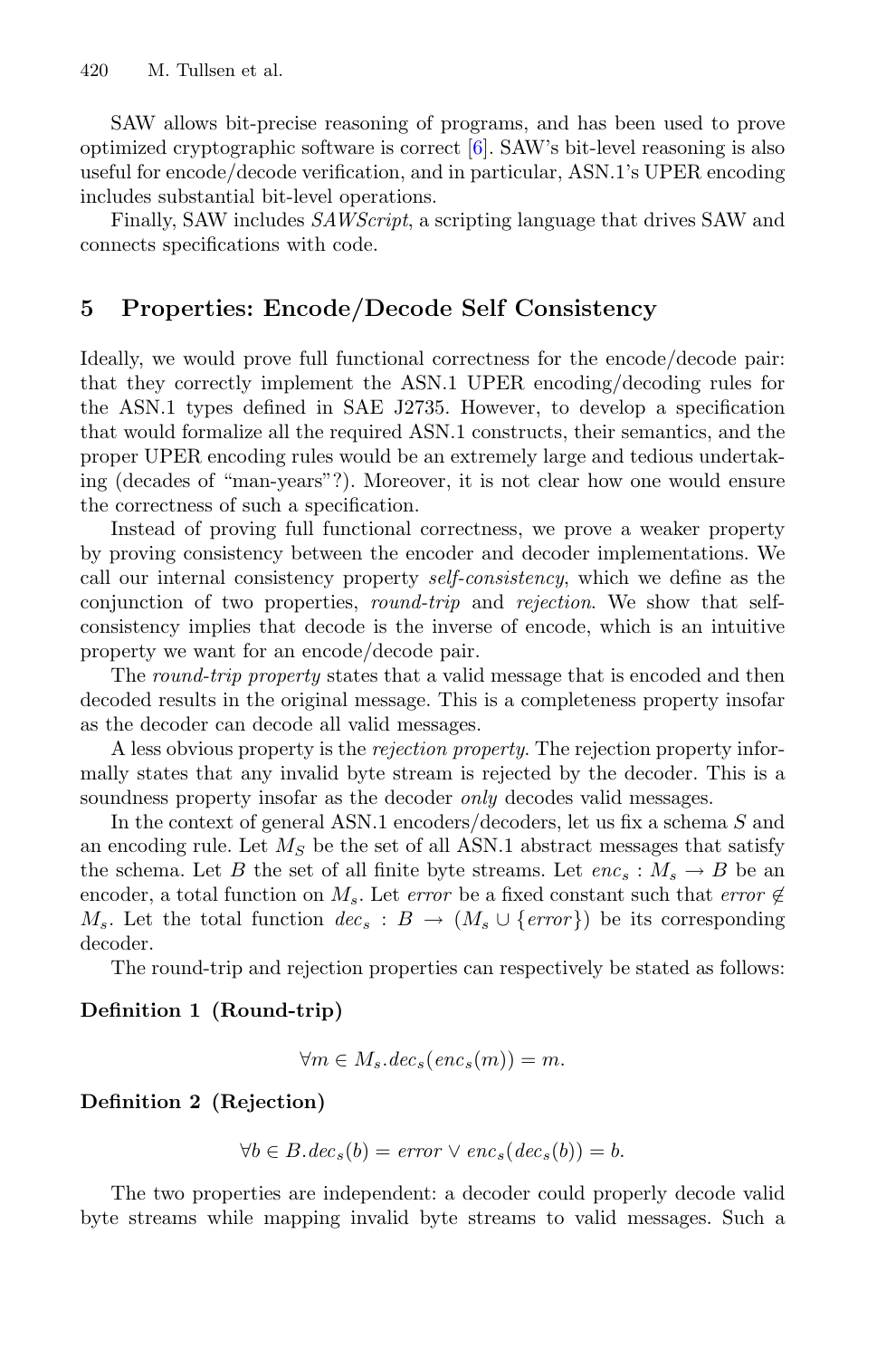decoder would be allowed by Round-trip but not by Rejection. An encode/decode pair that fails the Rejection property could mean that *dec* does not terminate normally on some inputs (note that *error* is a valid return value of *dec*). Clearly, undefined behavior in the decoder is a security risk.

**Definition 3 (Self-consistency).** *An encode/decode pair enc<sup>S</sup> and dec<sup>S</sup> is* self-consistent *if and only if it satisfies the round-trip and rejection properties.*

Self-consistency does not require any reference to a specification of ASN.1 encoding rules, simplifying the verification. Indeed, they are applicable to any encode/decode pair of functions.

However, as noted at the outset, self-consistency does not imply ful functional correctness. For example, for an encoder  $enc<sub>S</sub>$  and decoder  $dec<sub>S</sub>$  pair, suppose the messages  $M_S = \{m_0, m_1\}$  and the byte streams *B* includes  ${b_0, b_1} \subseteq B$ . Suppose that according to the specification, it should be the case that  $enc_S(m_0) = b_0$ ,  $enc_S(m_1) = b_1$ ,  $dec_s(b_0) = m_0$  and  $dec(b_1) = m_1$ , and for all  $b \in B$  such that  $b \neq b_0$  and  $b \neq b_1$ ,  $dec_S(b) = error$ . However, suppose that in fact  $enc_S(m_0) = b_1$ ,  $enc_S(m_1) = b_0$ ,  $dec_S(b_0) = m_1$  and  $dec_S(b_1) = m_0$ , and for all other  $b \in B$ ,  $dec(b) = error$ . Then  $enc<sub>S</sub>$  and  $dec<sub>S</sub>$  satisfy both the round-trip and rejection properties, while being incorrect.

That said, if self-consistency holds, then correctness reduces to showing that either encoder or decoder matches its specification, but showing both hold is unnecessary.

In our work, we formally verify self-consistency and memory safety. We also give further, informal, evidence of correctness by both writing individual test vectors and by comparing our test vectors to that produced by other ASN.1 compilers.

## <span id="page-8-0"></span>**6 Verification**

Figure [2](#page-9-0) summarizes the overall approach to generating and verifying the encode/decode pair, which we reference throughout this section.

## **6.1 First Steps**

The given SAE J2735 ASN.1 specification (J2735.asn) is given as input to HAAW to generate C code for the encoder and decoder. A HAAW standard library is emitted (the dotted line from HAAW to libHAAW.c in Fig. [2](#page-9-0) denotes that the standard library is not specific to the SAE-J2735 specification and is not compiled from HAAW).

We wrote the round-trip and rejection properties (Sect. [5\)](#page-7-0) as two C functions. For example, the round-trip property is encoded, approximately, as follows:

```
bool round_trip(BSM *msg_in) {
  unsigned char str[BUF_SIZE];
  enc(msg_in, str);
```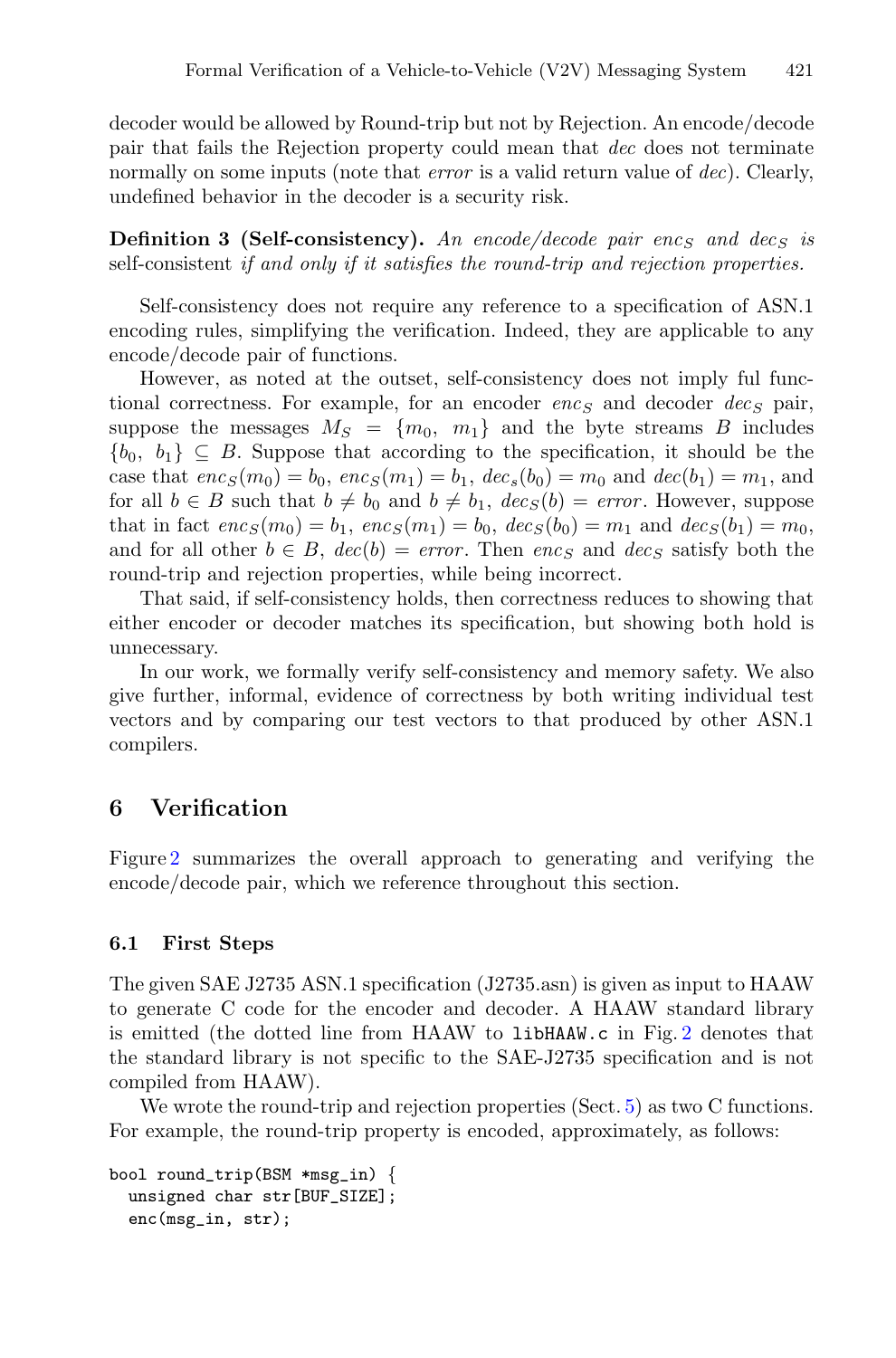

<span id="page-9-0"></span>Fig. 2. Code generation and verification flow.

```
BSM *msg_out;
 dec(msg_out, str);
 return equal_msg(msg_in, msg_out);
}
```
The actual round trip property is slightly longer as we need to deal with C level setup, allocation, etc. This is why we chose to implement this property in C (rather than in SAWScript).

Now all we need to do is verify, in SAWScript, that the C function round\_trip returns 1 *for all inputs*. At this point, it would be nice to say the power of our automated tools was sufficient to prove round trip without further programmer intervention. This, unsurprisingly, was not the case. Most of the applications of SAW have been to cryptographic algorithms where code typically has loops with statically known bounds. In our encoder/coder code we have a number of loops with unbounded iterations: given such code we need to provide some guidance to SAW.

In the following sections we present how we were able to use SAW, as well as our knowledge of our specific code, to change an intractable verification task into one that could be done (by automated tools) in less than 5 h. An important note: the rest of this section describes SAW techniques that allow us to achieve tractability, they do not change the soundness of our results.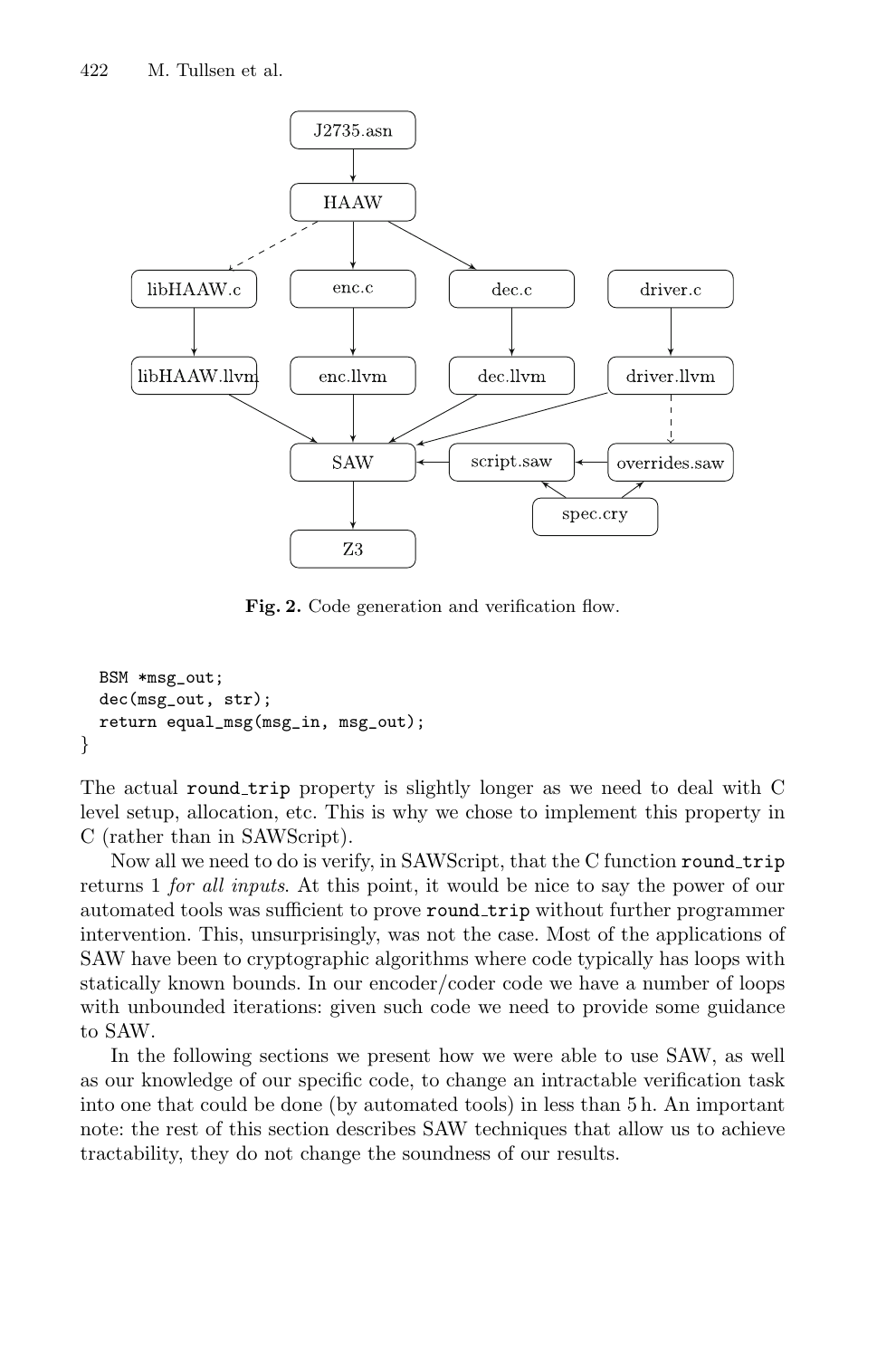#### <span id="page-10-0"></span>**6.2 Compositional Verification with SAW Overrides**

SAW supports *compositional verification*. A function (e.g., compiled from Java or C) could be specified in Cryptol and verified against its specification. That Cryptol specification can then be used in analyzing the remainder of the program, such that in a symbolic simulation, the function is replaced with its specification. We call this replacement an *override*. Overrides can be used recursively and can dramatically improve the scalability of a symbolic simulation. SAW's scripting language ensures by construction that an override has itself been verified.

Overrides are like lemmas, we prove them once, separately, and can re-use them (without re-proof). The lemma that an override provides is an equivalence between a C function and a declarative specification provided by the user (in Cryptol). The effort to write a specification and add an override is often required to manage intractability of the automated solvers used.

#### **6.3 Overriding "copy bits" in SAW**

There are two critical libHAAW functions that we found to be intractable to verify using symbolic simulation naively. Here we describe generating overrides for one of them:

```
copy_bits
  ( unsigned char * dst
  , uint32_t *dst_i
  , unsigned char const * src
  , uint32_t *src_i
  , uint32_t const length)
{
 uint32_t src_i_bound = *src_i + length;while (*src_i < src_i_bound) {
    copy_overlapping_bits (dst, dst_i, src, src_i, src_i_bound);
  }
 return 0;
}
```
The above function copies length bits from the src array to the dst array, starting at the bit indexed by  $src_i$  in src and index dst<sub>i</sub> in dst; src<sub>i</sub> and dst<sub>i</sub> are incremented by the number of bits copied; copy\_overlapping\_bits is a tedious but loop-free function with bit-level computations to convert to/from a bit-field and byte array. This library function is called by both the encoder and decoder.

One difficulty with symbolically executing copy bits with SAW is that SAW unrolls loops. Without a priori knowledge of the size of length and  $src_i$ , there is no upper bound on the number of iterations of the loop. Indeed, memory safety is dependent on an invariant holding between the indices, the number of bits to copy, and the length of the destination array: the length of the destination array is not passed to the function, so there is no explicit check to ensure no write-beyond-array in the destination array.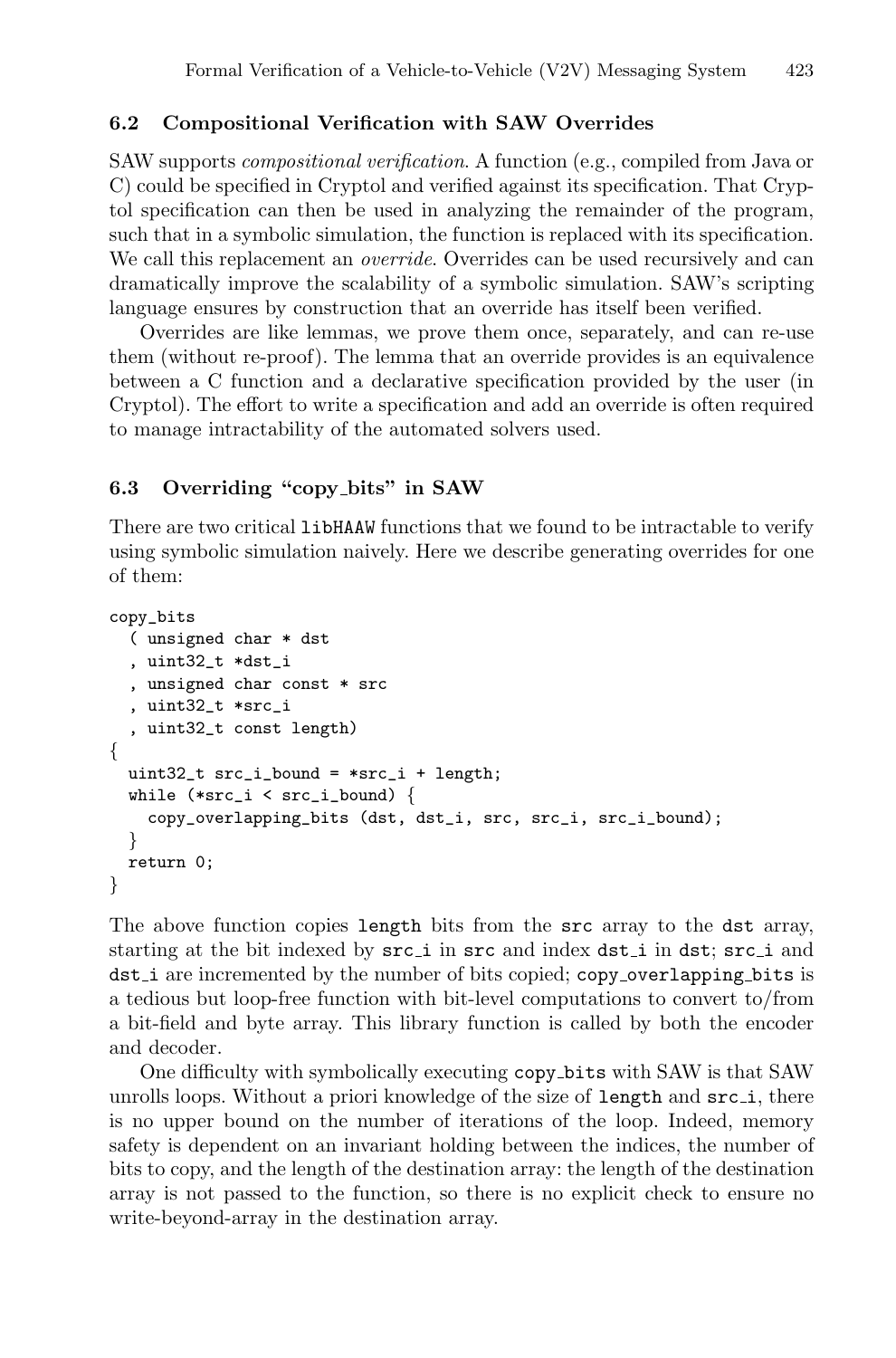Even if we could fix the buffer sizes and specify the relationship between the length and indexes so that the loop could be unrolled in theory, in practice, it would still be computationally infeasible for large buffers. In particular, we would have to consider every valid combination of the length and start indexes, which is cubic in the bit-length of the buffers.

To override copy bits, we write a specification of copy bits in Cryptol. The specification does not abstract the function, other than eliding the details of pointers, pointer arithmetic, and destructive updates in C. The specification is given below:

```
copy_bits : dst_n, src_n
             [dst_n][8] \rightarrow [32] \rightarrow [src_n][8] \rightarrow [32] \rightarrow [32]-> ([dst_n][8], [32], [32])
copy_bits dst0 dst_i0 src src_i0 length = (dst1, dst_i1, src_i1)
  where
  dst_bits0 = join dst0
  src_bits0 = join src
  dst1 = split (copy dst_bits0 0)
  copy dst_bits i =
    if i == length
    then dst_bits
    else copy dst_bits'' (i + 1)
    where
    dst_bits'' = update dst_bits (dst_i0 + i)
                     (src_bits0 @ (src_i0 + i))
  dst_i1 = dst_i0 + lengthsrc_i1 = src_i0 + length
```
We refer to the *Cryptol User Manual* for implementation details [\[10](#page-16-3)], but to provide an intuition, we describe the type signature (the first three lines above): the type is polymorphic, parameterized by dst n and src n. A type [32] is a bit-vector of length 32. A type  $\text{[dst_n]}[8]$  is an array of length  $\text{dst_n}$  containing byte values. The function takes a destination array of bytes, a 32-bit destination index, a source array of bytes, a source index, an a length, and returns a triple containing a new destination array, and new destination and source indices, respectively. Because the specification is pure, the values that are destructively updated through pointers in the C implementation are part of the return value in the specification.

# **6.4 Multiple Overrides for "copy bits" in SAW**

Even after providing the above override for copy bits, we are *still* beyond the limits of our underlying solvers to automatically prove the equivalence of copy bits with its Cryptol specification.

However, we realize that for the SAE J2735 encode/decode, copy bits is called with a relatively small number of specific concrete values for the sizes of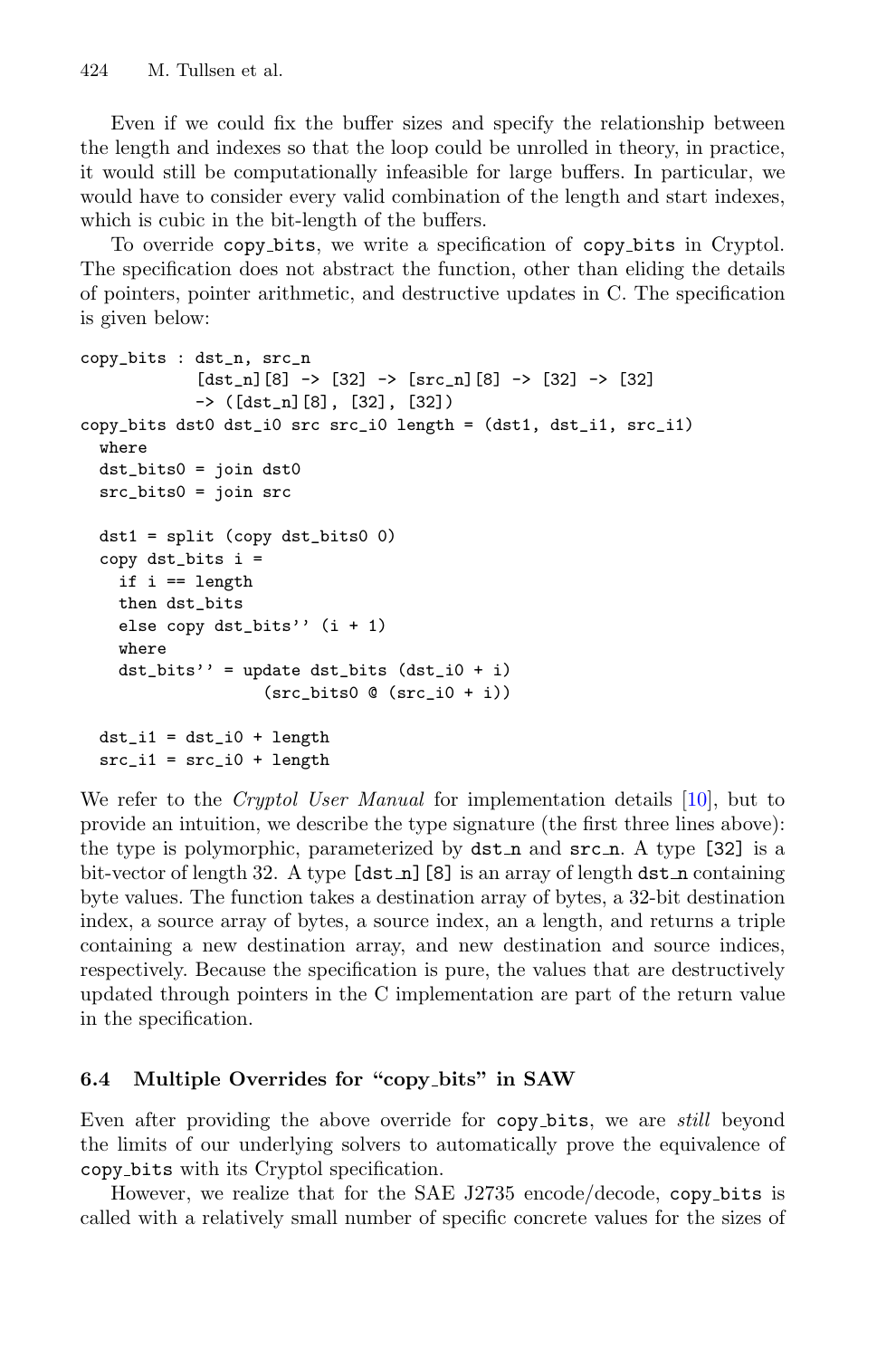the dst and src arrays, the indexes  $\text{dst}_i$  and  $\text{src}_i$ , and the length of bits to copy length. The only values that we need to leave symbolic are the bit values within the dst and src arrays. Therefore, rather than creating a single override for an arbitrary call to copy bits, we generate separate overrides for each unique set of "specializable" arguments, i.e.,  $dst_i$ ,  $src_i$ , and length.

Thus we note another feature of SAW: SAW allows us to specify a set of concrete function arguments for an override; for each of these, SAW will specialize the override. (I.e., it will prove each specialization of the override.) In our case this turns one intractable override into 56 tractable ones. The 56 specializations (which corresponds to the number of SEQUENCE fields in the BSM specification) were not determined by trial and error but by running instrumented code.

It is important to note that the consequence of a missing overrride specialization cannot change the soundness of SAW's result: Overrides in SAW cannot change the proof results, they only change the efficiency of proof finding. If we had a missing override specialization for copy\_bits we would only be back where we started: a property that takes "forever" to verify.

This approach works well for the simple BSM Part I. However, once we begin to verify encoders/decoders for more complex ASN.1 specifications (e.g., containing CHOICE and OPTIONAL constructs), this method will need to be generalized.

### **6.5 Results**

A SAW script (script.saw) ties everything together and drives the symbolic execution in SAW and lifts LLVM variables and functions into a dependent logic to state pre- and post-conditions and provide Cryptol specifications as needed. Finally, SAW then generates a SMT problem; Z3 [\[5](#page-15-8)] is the default solver we use.

Just under 3100 lines of C code were verified, not counting blank or comment lines. The verification required writing just under 100 lines of Cryptol specification. There are 1200 lines of SAW script auto-generated by the test harness in generating the override specifications. Another 400 lines of SAW script is hand-written for the remaining overrides and to drive the overall verification.

Executed on a modern laptop with an Intel Core i7-6700HQ 2.6 GHz processor and 32 GB of memory, the verification takes 20 min to prove the round-trip property and 275 min to prove the rejection property. The round-trip property is less expensive to verify because symbolic simulation is sensitive to branching, and for the round-trip property, we assert the data is valid to start, which in turn ensures that all of the decodings succeed. In rejection, on the other hand, we have a branch at each primitive decode, and we need to consider both possibilities (success and failure).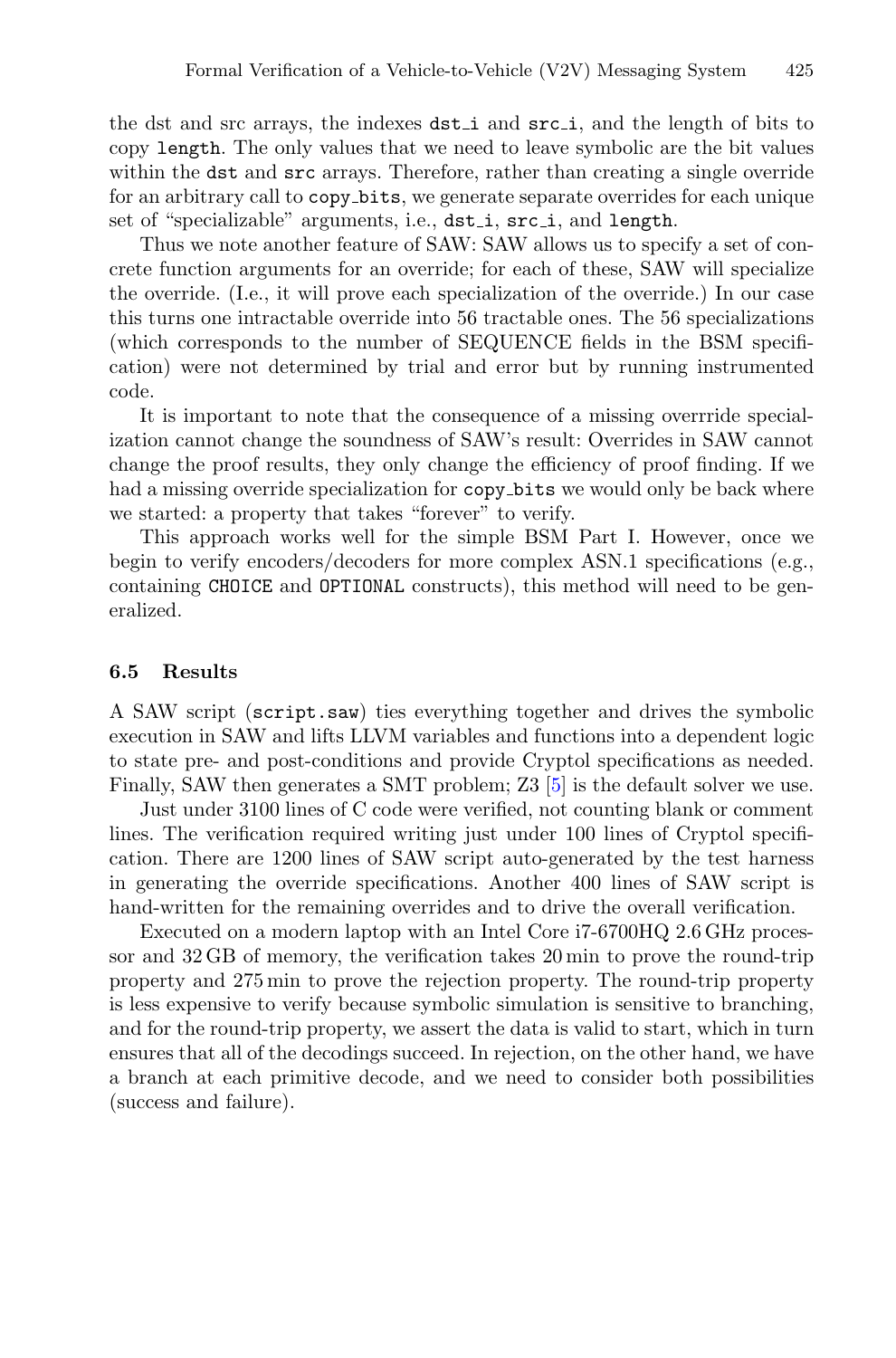## <span id="page-13-0"></span>**7 Discussion**

#### **7.1 LLVM and Definedness**

Note that our verification has been with respect to the LLVM semantics not the C source of our code. SAW does not model C semantics, but inputs LLVM as the program's semantics (we use clang to generate LLVM from the C). By verifying LLVM, SAW is made simpler (it need only model LLVM semantics rather than C) and we can do inter-program verification more easily. The process of proving that a program satisfies a given specification within SAW guarantees definedness of the program (and therefore memory safety) as a side effect. That is, the translation from LLVM into SAWCore provides a well-defined semantics for the program, and this process can only succeed if the program is well-defined. In some cases, this well-definedness is assumed during translation and then proved in the course of the specification verification. For instance, when analyzing a memory load, SAW generates a semantic model of what the program does if the load was within the bounds of the object it refers to, and generates a side condition that the load was indeed in bounds.

Verifying LLVM rather than the source program is a double-edged sword. On the one hand, the compiler front-end that generates LLVM is removed from the trusted computing base. On the other hand, the verification may not be sound with respect to the program's source semantics. In particular, C's undefined behaviors are a superset of LLVM's undefined behaviors; a compiler can soundly remove undefined behaviors but not introduce them. For example, a flaw in the GCC compiler allowed the potential for an integer overflow when multiplying the size of a storage element by the number of elements. The result could be insufficient memory being allocated, leading to a subsequent buffer overflow. clang, however, introduces an implicit trap on overflow [\[12\]](#page-16-4).

Moreover, the LLVM language reference does not rigorously specify welldefinedness, and it is possible that our formalization of LLVM diverges from a particular compiler's [\[13](#page-16-5)].

## **7.2 Other Assumptions**

We made some memory safety assumptions about how the encode/decode routines are invoked. First, we assume that the input and output buffers provided to the encoder and decoder, respectively, do not alias. We also assume that each buffer is 37 bytes long (sufficient to hold a BSM with Part I only). A meta argument shows that buffers of *at least* 37 bytes are safe: we verify that for all 37-byte buffers, we never read or write past their ends. So, if the buffers were longer, we would never read the bytes above the 37th element.

For more complex data schemas (and when we extend to BSM Part II) whose messages require a varying octet size, we would need to ensure the buffers are sufficiently large for all message sizes.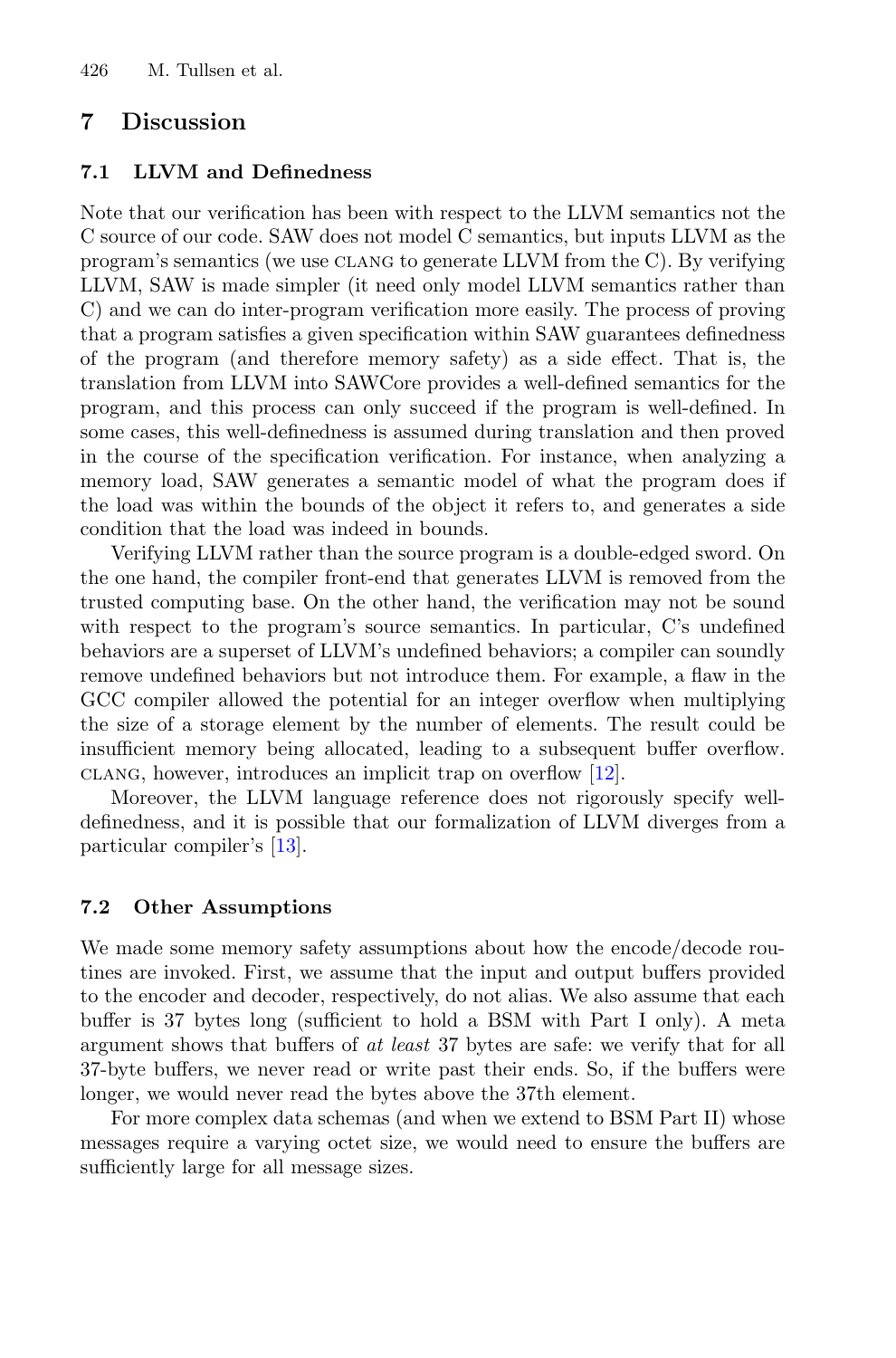#### **7.3 Proof Robustness**

By "proof robustness" we mean how much effort is required to verify another protocol or changes to the protocol. We hypothesize that for other protocols that use UPER and a similar set of ASN.1 constructs, the verification effort would be small. Most of our manual effort focused on the libHAAW libraries, which is independent of the particular ASN.1 protocol verified. That said, very large protocol specifications may require additional proof effort to make them compositional.

In future work, we plan to remove the need to generate overrides as a separate step (as described in Sect. [6.2\)](#page-10-0) by modifying HAAW to generate overrides as it generates the C code.

## **8 Conclusion**

Hopefully we have motivated the security threat to V2V and the need for eliminating vulnerabilities in ASN.1 code. We have presented a successful application of automated formal methods to real C code for a real-world application domain.

There are some lessons to be learned from this work:

- (1) Fully automated proofs of correctness properties are possible, but not trivial. The encoding of properties into C and SAWScript and getting the proofs to go through took one engineer approximately 3 months, this engineer had some experience with SAW; we were also able to get support and bug-fixes from the SAW developers. (It also helped that the code was bug-free so no "verification" time was spent on finding counter-examples and fixing code.)
- (2) The straightforward structure of the C used in the encode/decode routines made them more amenable to automated analysis (see Sect.  $6$ ). It certainly helped that the code verified was compiler-generated and was *by design* intended to be, to some degree, manifestly correct. The lesson is not "*choose* low-hanging fruit" but "*look*, low-hanging fruit in safety critical code" or possibly even "*create* low-hanging fruit!" (by using simpler C).
- (3) For non-trivial software, the likelihood of having a correct specification at hand, or having the resources to create it, is quite slim! For instance, to fully specify correct UPER encoding/decoding for arbitrary ASN.1 specifications would be a Herculean task. But in our case, we formulated two simple properties—Round-Trip and Rejection—and by proving them we have also shown memory safety and some strong (not complete, see Sect. [5\)](#page-7-0) guarantees of functional correctness. This technique could be applied to any encode/decode pair.

There are many ways we hope to extend this work:

(1) We plan to extend our verification to the full BSM. This now gets us to more challenging ASN.1 constructs (e.g., CHOICE) that involve a more complicated control-flow in the encoders/decoders. We do not expect a proof to be found automatically, but our plan is to generate lemmas with the generated C code that will allow proofs to go through automatically.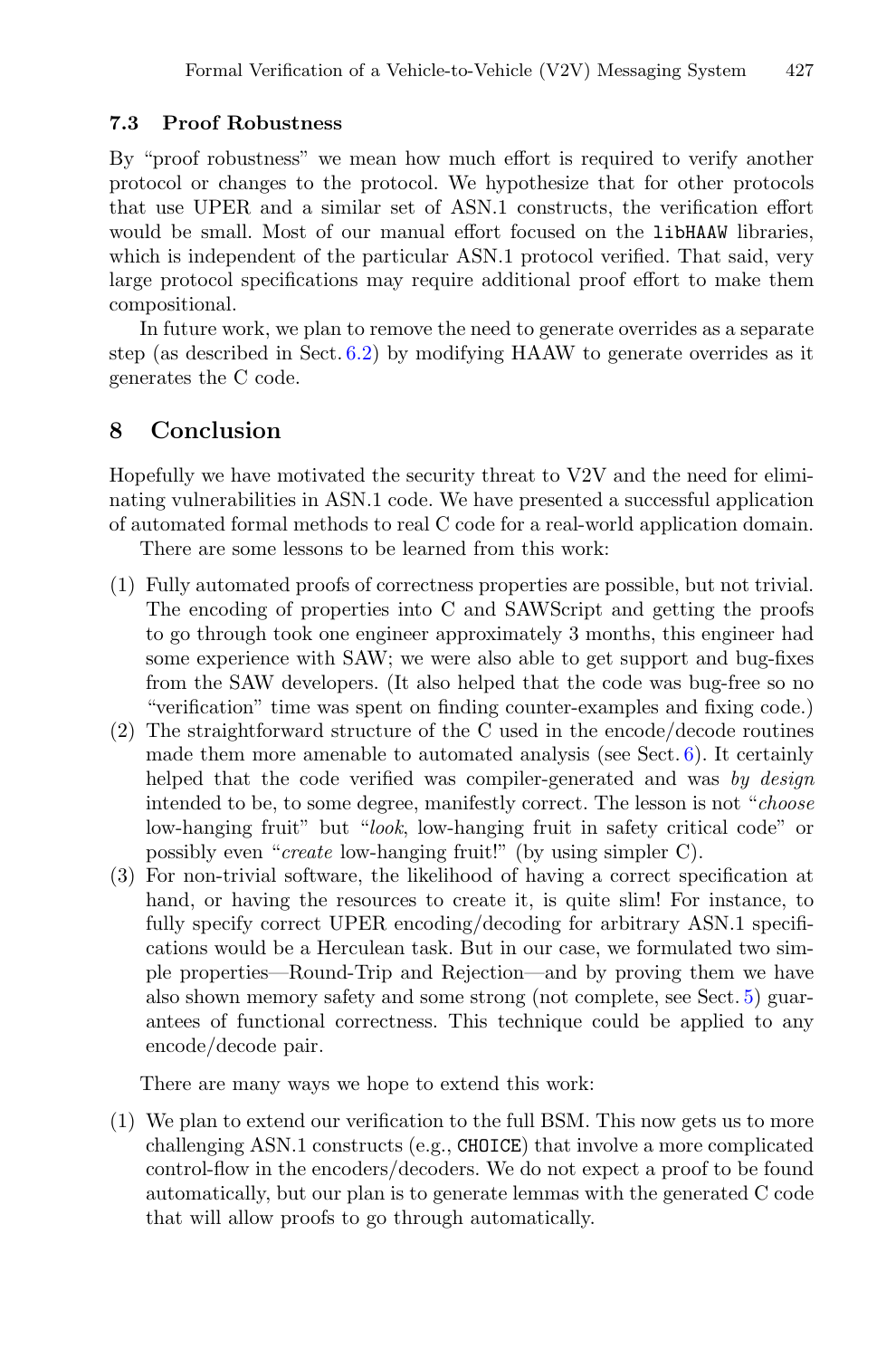- (2) Once we can automatically verify the full BSM, we expect to be able to perform a similar fully-automatic verification on many ASN.1 specifications (most do not use the full power of ASN.1). We would like to explore what properties of a given ASN.1 specification might guarantee the ability to perform such a fully-automatic verification.
- (3) By necessity, parts of our SAWScript and the verification properties have a dependence on the particular API of the HAAW compiler (how abstract values are encoded, details of the encoding/decoding functions, memorymanagement design choices, etc.). Currently the authors are working on generalizing this so that one can abstract over ASN.1-tool-specific API issues. The goal is to be able to extend our results to other encode/decode pairs (generated by hand or by other ASN.1 compilers).
- (4) Note that the self-consistency property is generic (and has no reference to ASN.1). As a result, we believe our work can be extended to encode/decode pairs on non-ASN.1 data.

**Acknowledgments.** This work was performed under subcontract to Battelle Memorial Institute for the National Highway Safety Transportation Administration (NHTSA). We thank Arthur Carter at NHTSA and Thomas Bergman of Battelle for their discussions and guidance. Our findings and opinions do not necessarily represent those of Battelle or the United States Government.

# **References**

- <span id="page-15-1"></span>1. Barlas, K., Koletsos, G., Stefaneas, P.S., Ouranos, I.: Towards a correct translation from ASN.1 into CafeOBJ. IJRIS **2**(3/4), 300–309 (2010)
- <span id="page-15-7"></span>2. Barrett, C., Fontaine, P., Tinelli, C.: The SMT-LIB Standard: Version 2.5. Technical report, Department of Computer Science, The University of Iowa (2015). [www.SMT-LIB.org](https://www.SMT-LIB.org)
- <span id="page-15-6"></span>3. Brayton, R., Mishchenko, A.: ABC: an academic industrial-strength verification tool. In: Touili, T., Cook, B., Jackson, P. (eds.) CAV 2010. LNCS, vol. 6174, pp. 24–40. Springer, Heidelberg (2010). [https://doi.org/10.1007/978-3-642-14295-6](https://doi.org/10.1007/978-3-642-14295-6_5) 5
- <span id="page-15-0"></span>4. Checkoway, S., McCoy, D., Kantor, B., Anderson, D., Shacham, H., Savage, S., Koscher, K., Czeskis, A., Roesner, F., Kohno, T.: Comprehensive experimental analyses of automotive attack surfaces. In: USENIX Security (2011)
- <span id="page-15-8"></span>5. de Moura, L., Bjørner, N.: Z3: an efficient smt solver. In: Ramakrishnan, C.R., Rehof, J. (eds.) TACAS 2008. LNCS, vol. 4963, pp. 337–340. Springer, Heidelberg (2008). [https://doi.org/10.1007/978-3-540-78800-3](https://doi.org/10.1007/978-3-540-78800-3_24) 24
- <span id="page-15-2"></span>6. Dockins, R., Foltzer, A., Hendrix, J., Huffman, B., McNamee, D., Tomb, A.: Constructing semantic models of programs with the software analysis workbench. In: Blazy, S., Chechik, M. (eds.) VSTTE 2016. LNCS, vol. 9971, pp. 56–72. Springer, Cham (2016). [https://doi.org/10.1007/978-3-319-48869-1](https://doi.org/10.1007/978-3-319-48869-1_5) 5
- <span id="page-15-3"></span>7. DSRC Technical Committee: Dedicated Short Range Communications (DSRC) message set dictionary (j2735 20103). Technical report, SAE International (20016)
- <span id="page-15-4"></span>8. Dubuisson, O.: ASN.1 Communication between heterogeneous Systems. Elsevier-Morgan Kaufmann, Burlington (2000)
- <span id="page-15-5"></span>9. Fouquart, P., Dubuisson, O., Duwez, F.: Une analyse syntaxique d'ASN.1:1994. Technical report, Internal Report RP/LAA/EIA/83, France Télécom R&D, March 1996